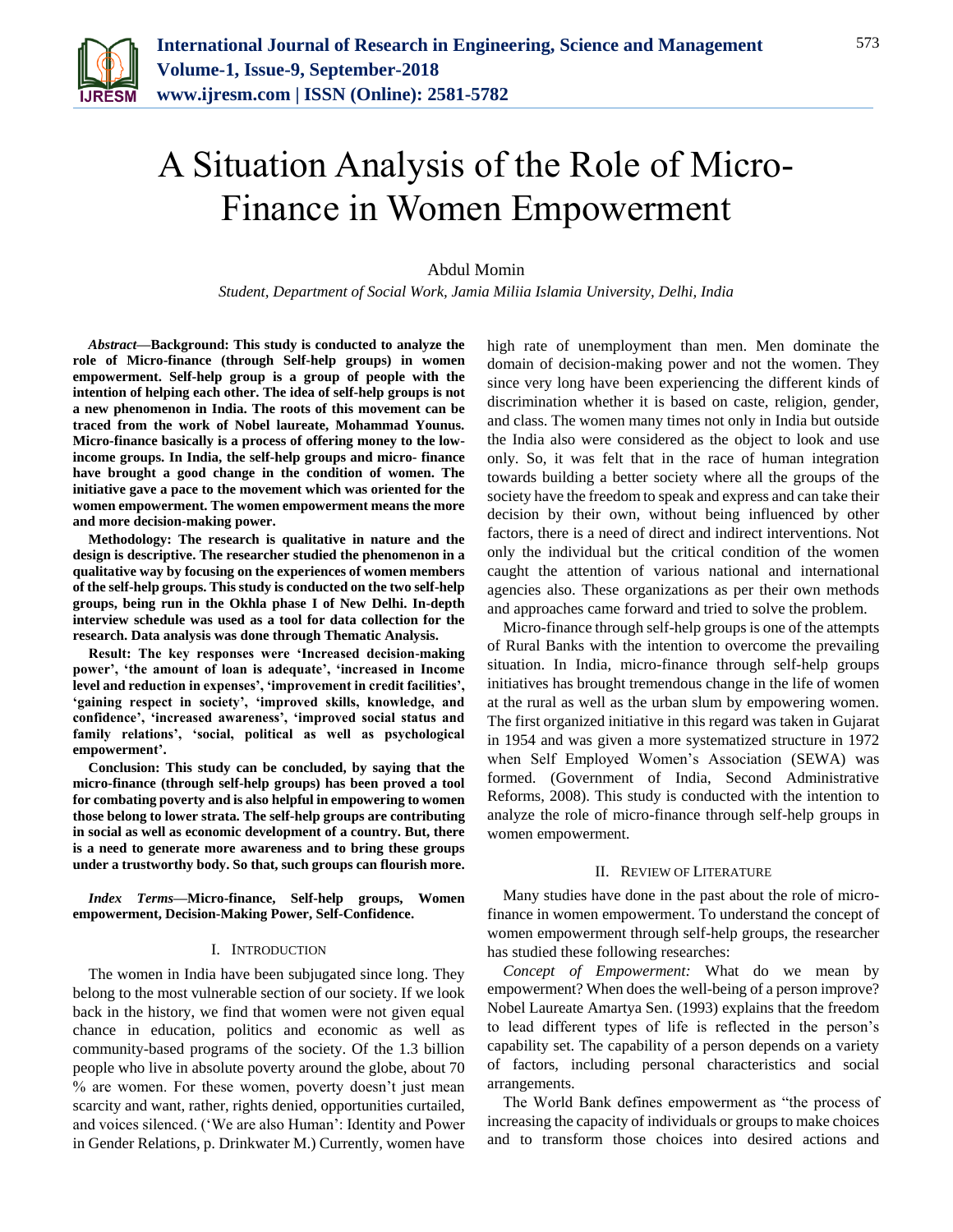

outcomes.

A Self-help group (SHG) has an average size of about 15 people from a homogeneous class. They come together for addressing their common problems. They are encouraged to make voluntary thrift on a regular basis. They use this pooled resource to make small interest-bearing loans to their members. The process helps them imbibe the essentials of financial intermediation including prioritization of needs, setting terms and conditions, and accounts keeping. This gradually builds financial discipline in all of them. They also learn to handle resources of a size that is much beyond individual capacities of any of them. The SHG members begin to appreciate the fact that resources are limited and have a cost. Once the groups show this mature financial behavior, banks are encouraged to make loans to the SHG in certain multiples of the accumulated savings of the SHG. The bank loans are given against group dynamics without any collateral and at market interest rates. The groups continue to decide the terms of loans to their own members. Since the groups' own accumulated savings are part and parcel of the aggregate loans made by the groups to their members, peer pressure ensures timely repayments. Apart from financial help at the time of need, the group provides social security to its members. (Progress of SHG- Bank Linkage in India, 2005)

Ranjula Bali Swain (2007) Can Microfinance Empower Women? Self-Help Groups in India" concluded many strides have been made in the right direction and women are in the process of empowering themselves and NGOs that provide support in financial services and specialized training, have a greater ability to make a positive impact on women empowerment.

Susy Cheston, Lisa Kuhn (2003) in their article titled 'Empowering Women through Microfinance' concluded Microfinance has the potential to have a powerful impact on women's empowerment.

Bateman (2010) believes that one of the primary goals of the foundation of micro-finance was women empowerment. Loans with low-interest rates are given to women in developing communities with the hope that they can start small businesses and provide for their families.

Anand, (2002) says that the concept of SHGs are small informal associations created for enabling members to reap economic benefit out of mutual help, solidarity, and joint responsibility. The benefits include mobilization of savings and credit facilities and the pursuit of group enterprise activities.

# III. METHODOLOGY

The research is qualitative in nature and the design is descriptive. The researcher studied the phenomenon in a qualitative way by focusing on the experiences of women members of the self-help groups. Before, conducting this study the researcher attended 5 days orientation program of these organizations by which he came to know the method of functioning and the structure of the groups.

*Statement of the problem:* In the past, the women in India as well as outside India could not gain much attention of national and international organizations. This is true that there was a need of interventions by such organizations. No one can deny the fact that, at that time the situation of women was not so good. They were restricted to take the decisions on behalf of the family and the men only were considered as the head of the family. Their level of participation in social activities was low. They used not to have good representation in politics and jobs. In today's scenario, women' level of participation in jobs, as well as politics, is increasing day by day. Now, they can take the decisions by their own. The family as well as the society have started to listen them and consider their views in the final decisions, whether it is related to society or family. This is because of the increasing involvement of NGOs and other national/international organizations those came forward and worked for the cause. Micro-finance through self-help groups is one of them. This slow but continuous improvement in the condition of women through self-help groups did induce to the researcher for this study.

# *Objectives of the Study:*

The objectives were formulated as:

- 1. To study the performance of SHGs in Indira Kalyan Vihar, Okhla I.
- 2. To study the problems in the participation of women in SHGs.
- 3. To analyze the empowerment which SHGs members get through Micro-finance.
- 4. To offer suggestions to enhance women's empowerment through Micro-finance.
- 5. To study the socio-economic profile of the members of SHGs?

# *Research Questions:*

- 1. What are the challenges, faced by women members of the SHGs in Indira Kalyan Vihar, Okhla?
- 2. Why did the women in the sample join these groups?
- 3. Are the women in the sample satisfied with the performance of their respective SHGs?
- 4. Did participation in the SHGs lead to the empowerment of the women in the sample?

*Target Population:* The women participants below the age of 40 years and the staff members of the SHGs being run by the Vidya Okhla and Nav Jyoti Development Society was the target population of the study.

*Universe of Study:* The area covered by the Vidya Okhla and Nav Jyoti Development Society under the SHGs program of Okhla phase I of New Delhi

*Sampling:* 25 women below the age of 40 years and the 7 staff members of SHGs were selected for the research study using purposive sampling. (The researcher interviewed the women who are the members of the SHGs and they belong to the age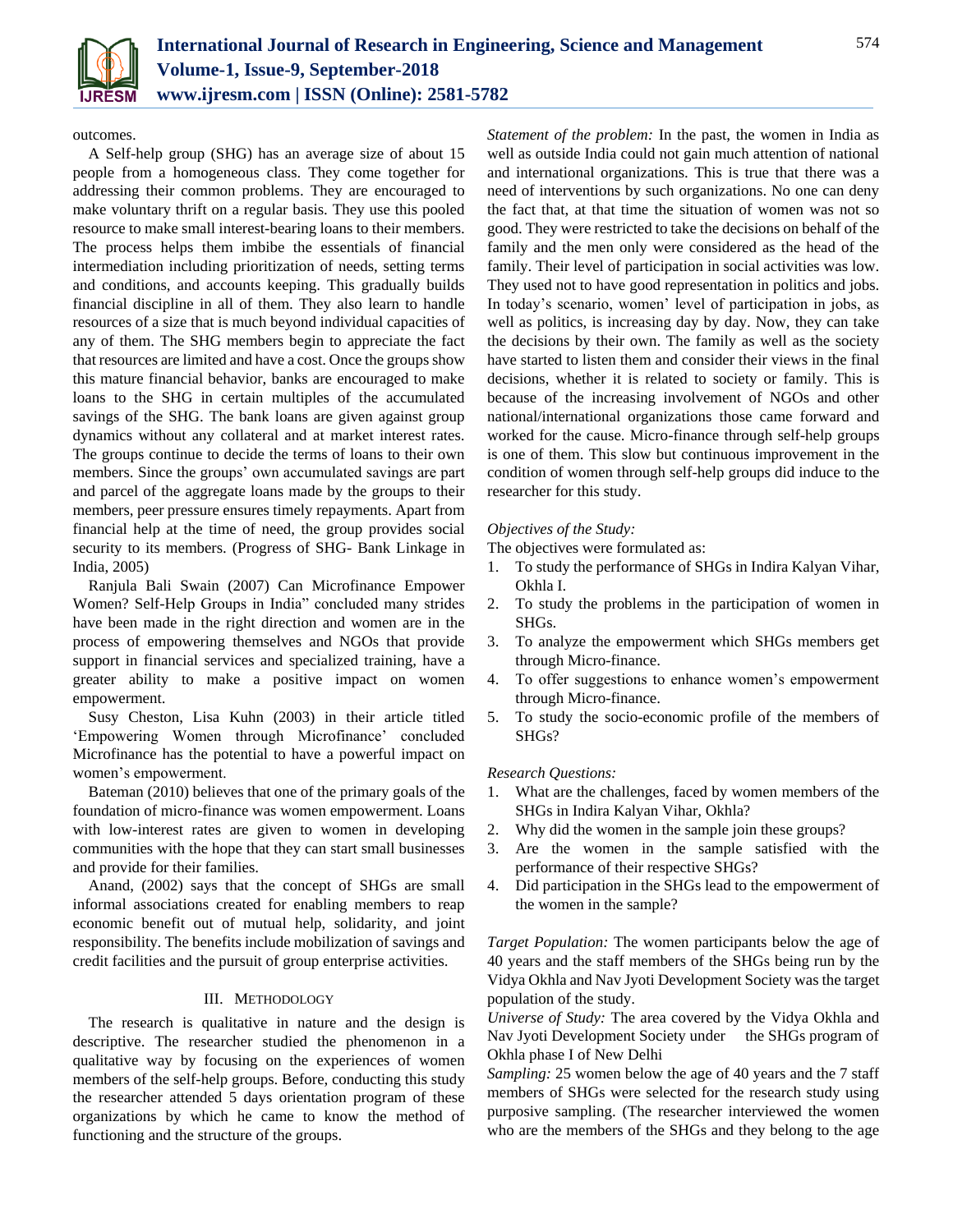

group of below 40 years).

| <b>TABLEI</b><br><b>STUDY</b> |    |                     |  |
|-------------------------------|----|---------------------|--|
| Group 1                       |    | Group 1             |  |
| Group 2                       |    | Group 2             |  |
| Total size of                 | 30 | Total size of staff |  |
| women                         |    | members             |  |

# *Data Collection:*

Primary Data, the primary data was collected by using Interview schedules.

Secondary data, the secondary data was collected through NGO's reports and documents, websites, and magazines.

In-depth interview schedule was used as a tool for data collection for the research. Mostly, questions were open-ended. The manual content analysis was done, and various themes were generated. The consent form was prepared in both the language i.e. Hindi and English. Before conducting the interviews, with the help of this form the consent of all the participants was taken.

The researcher conducted 25 interviews, one interview with each woman in the sample and the interview duration was tentatively 1 and half hour approximately. The researcher with the consent of participants recorded the voice of the whole process of the interview. The researcher also conducted 7 interviews with the Staff members of the self-help group for getting their views on groups functioning.

*Limitation of the research:* Gender differences between the workers and the participants have created a barrier in getting information from the participants. Illiteracy of the respondent may be a limitation of this research, as the more information had to give in details to the respondent and it consumed a lot of time of the researcher.

*Potential Impact of the Study/implications:* The findings of the research study will contribute to the existing literature. For the participants as it will enhance their awareness and provide them opportunities to reflect on their experiences.

The recommendations offered by the researcher might help in improving the functioning of the SHGs.

Further study can proceed in this field if the researcher wants to study on the same topic at a large scale and different regions.

# IV. DATA ANALYSIS AND INTERPRETATION

#### *A. Respondents Profile*

According to the study, the maximum age group of respondents was between 31 and 40 years. However, 10 respondents were in the age group of 20 to 30 years.

*Level of literacy:* According to the study, 7 respondents were illiterate, and 3 respondents studied primary level, 6 respondents studied secondary level and 5 respondents studied intermediate level and 4 respondents were a degree holder.

*Occupation:* According to the study, most of the respondents

were domestic workers with a maximum percentage of 40 percent. However, 12 percent of the respondents were official job holders, while shopkeepers were 20 percent and housewives constituted 28 percent.

*Income level:* The study indicated that 2 of the respondents' income was nil as they were housewives. Though there were some other women who belong to housewife's category, they have some source of income. There are 8 respondents whose income comes between Rs.2000 and 4000 group. While there are 10 respondents who come into the group from 4001 to 8000. However, the rest of the respondents lie in the group of 8001 to 16000.

#### *B. Respondents Time-Period of Joining SHGs*

The reason for joining SHGs is mainly the poor economic conditions. SHGs objectives are to empower women in every aspect i.e. socially, economically and psychologically. According to this study, 20 percent of the women have joined the group from before 1 to 5 years. 28 percent of women have joined the group from 6 to 10 years. 32 percent of the women have joined the group from 11 to 15 years. The 20 percent of women are the part of the group from 16 to 20 years.

# *C. Adequacy of Loan Amount*

According to the study, 16 women said that the loan amount is adequate as they get the maximum amount up to 90 thousand. While 9 women feel that the amount is not adequate, and it should be increased.

- 1. "Son, the amount is adequate. I think it is better than the amount given by a bank"
- 2. "It is not adequate. I am not able to meet my needs"

In the given verbatims the one woman accepts that the amount is adequate while the second one said that the amount is not adequate. But, this is difficult to define the adequacy of the amount as every woman has the different tendency of consuming the money.

#### *D. Satisfaction with the Functioning of the Groups*

The study reveals that 19 women are satisfied with the functioning of the group. Only 6 women are not satisfied, and they want some changes in the functioning of the group.

- 1. "Yes sir, I am very satisfied with the functioning of group and it is performing well. If the agency dissolves this group, then we ourselves can make such group"
- 2. "Sir, it is normal, but some changes would make it better".

### *E. Reasons before Joining the Groups*

According to the study, the one of the most important reason for joining the SHGs is the Poverty of the members. Then, the saving was a second most preferred reason before joining the group.

17 women replied that they joined group just because they are poor and 8 women in the sample replied that the reason behind their membership is "saving".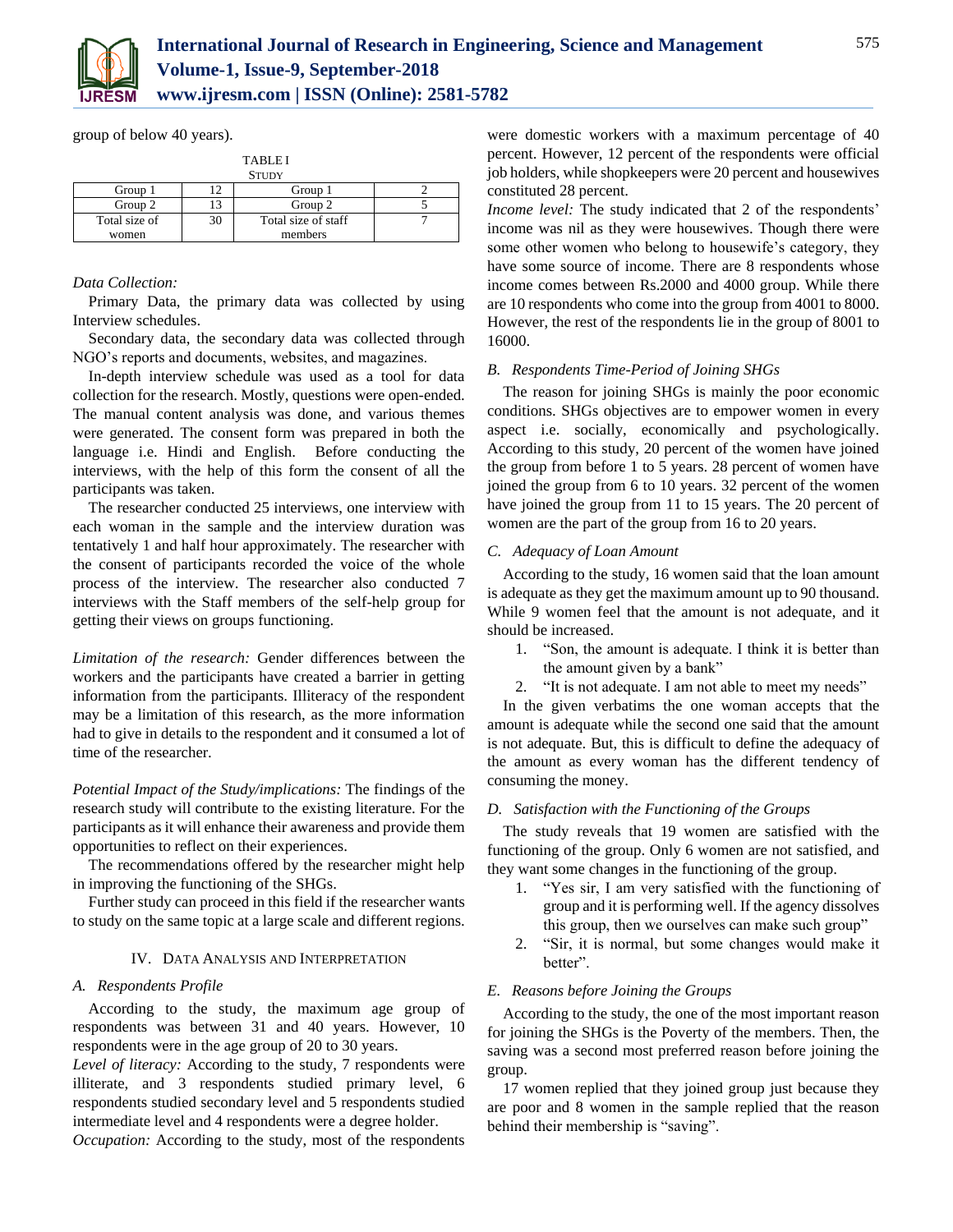

# *F. Challenges before the Members*

The participants expressed their concerns during the study as: some of the members shared with the researcher that they face problems when they come to the agency for getting loan amount. The reason behind the problem is that they cannot take amount at any time. It is observed during the study that the attitude of the members towards each other is not good. The trust level is not so good. Some of the members share with researcher that they are economically weak so depositing the amount to the group on time is a big challenge for them.

#### *G. Indicators of Women Empowerment*

The researcher considers the following domain as the indicators of women empowerment:

*Loan purpose*: According to the study, the maximum loan purpose is the small business which accounts for 8. There were some women who had two or three purposes. Loan taken for the marriage of the daughters is 6, for education purpose is 3, loan taken for saving is 3 and 5 accounts for loan taken for the domestic purpose.

- 1. "I have taken the loan two times for my daughters' marriage".
- 2. "I took the money for my children's education"

These verbatims show that women take the loan for marriages, education, small business, and savings. The first one respondent took the loan for the marriage of the daughters and the second one took for the education of children. There are many others who take the loan for domestic use. The purpose of loan is high for small business. This clearly indicates that the Micro-finance through Self-help groups is promoting the business tendency among the women of the area.

*Decisions of the groups:* The study shows that 16 members replied that they themselves take the decisions on day to day functioning of the groups. While 9 members replied that the agency (NGO) takes the decisions of the groups.

- 1. "We the members of the group collectively take the decisions".
- 2. "The president of the agency takes the decisions"

These verbatims tell us that both the agency and the members take the decisions on day to day functioning of the group, sometimes the president of the group and sometimes members themselves take the decision but the frequency of taking decisions by the members is more than the agency. This domain clearly indicates that after joining the group their level of decision making is increased.

Monthly expenditures after joining the group: According to the study, 13 members said that their expenditures have increased after joining the groups, 5 members said that the expenses have decreased, 2 members said that the no change took place and 5 members said that they do not know about it.

- 1. "Children are growing so the expenses also have been increased".
- 2. "Yes, the expenditures have been increased after joining the group because now I have money to consume"

According to these verbatims, the expenses of the women are increasing as now they have their saving to spend on their basic needs. Without having the saving, they would not be able to do so. Earlier, when the saving was zero than their expenses were low. This increasing tendency of women of the area tells us that now the women with the help of micro-finance can meet their basic demands. A good increase in the level of expenditure give a picture of economic empowerment of the women.

Increase in monthly saving after joining the group: According to the study, 13 members said that their saving has increased, 5 members said that their saving has decreased, 3 members said that no change took place and 4 members said that she does not know about it.

1. "Yes, changes have taken place in the level of saving"

2. "Saving is not affected, it is, as it was earlier"

This tendency of the members tells us that not only their level of expenses has increased but they have started to save money as well. Though there are members who said, they do not know about it or saving has not increased but most of them agreed that their level of expenses has increased.

*Improvement in the credit facilities:* The main aim of the SHG is to provide credit facilities to the women so that their economic conditions can be improved. This is observed during the study that 15 women feel that credit facilities have improved and only 2 women said that their credit facilities have not improved. While 8 women said that they do not know about it and they never thought about it.

- 1. "Bhayya, I don't be afraid of loan now it has become a small thing for me"
- 2. "Yes, I can take loan very easily and frequently"

These verbatims show that women credit facilities have been improved. This is just because of the SHGs charge less interest and very flexible in terms of time to return the money than bank and other financial institutions. There may be another reason that SHGs provide loan without involving so many formalities to do.

*SHGs as the forum to support each other:* This is observed during the study that Self-help groups work as a forum to support each other. The participants of these groups agreed on that they support each other. The verbatims of some women are as:

- 1. "We support to each other at the time of emergency and we help our members in need by extending emotional, psychological and sometimes economic supports".
- 2. "To support one of the members who is contesting Mahila Panchayat Election, we all gathered at a place".

Self-Confidence level of the members: Self-confidence means to believe in oneself and realize one's own worth. SHGs aim to provide psychological empowerment amongst women which will eventually make them realize that they are an important part of the family as well as the society. 18 of the total women developed self-confidence after joining SHG. However, 3 women felt no change in their confidence level. The remaining 4 women did not answer the question. As stated by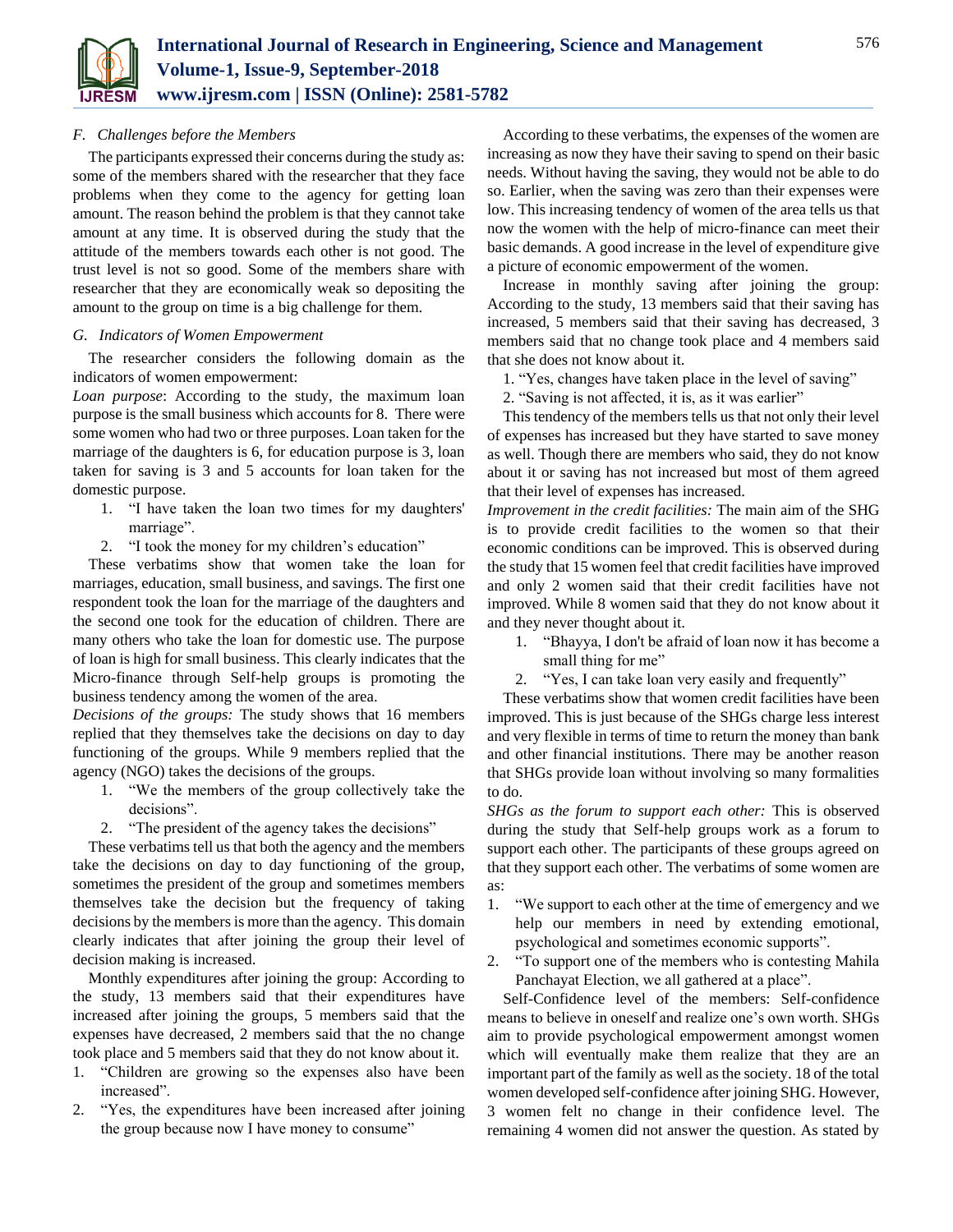

women:

- 1. "Yes, being a part of the group, I feel good. When I was not the member of the group, I used to scare off the police and some powerful people of the area but now I think that my group will help me, and my group is my power".
- 2. "Yes, sir, I feel confident after joining the group as it helped me in saving my money".

*Skills learn by the members*: It was felt that majority of members are learning new skills through self-help groups. During the study, 18 members agreed on that they are learning new skills while 3 members disagreed as they believe that do not learn new skills. 4 members said they do not know about it.

- 1. "With smile on face, not so much but now I can calculate the big amount".
- 2. "I learnt how to calculate interest and knitting also".

*Decision regarding loan use:* According to the study the members themselves take the decision regarding the use of loan amount. 22 women replied that they themselves take the decision while 3 women said their husbands take the decision regarding the use of loan amount. As commented by them:

- 1. "She laughs and replied I myself decide it. She told that first time I used the loan amount for the marriage of my daughters. Then, my son's education and for other domestic purposes".
- 2. "I and my husband together decide it that where the money of loan will be utilize."

The two verbatims show that despite domination of father in the family the women have the power to decide the use of money and this is a good sign of empowerment of women through Self-help group.

*Increase in awareness of the members:* It is observed during the research that the members' level of awareness has increased. 24 women participants replied that they are becoming familiar with the surroundings. While only one woman said that she could not learn anything new from the group. As commented by them:

- 1. "I came to know about the police, panchayat, school system, money, interest calculation, and society. Hence, I am more aware now".
- 2. "Earlier, I used to think that Bank is just, a source for rich people but after joining the group I came to know that the poor also can be benefitted by the bank".

The above two verbatims show that women are becoming aware about the social, economic and political milieus. Which is another good sign of women empowerment through a selfhelp group.

*Improvement in social-status and decision-making power:* Decision making and improvement in social status of someone can be achieved by giving them more opportunities to take part and by considering their voices and ideas. A woman expects same from her group.

During the study, this is found that the group is working on the democratic principles. Everyone is their put forth their ideas for the betterment of the group and their ideas are listened to by the others as well. 19 participants agreed that their social status has increased and then they are getting decision-making power. As stated by some members:

1. "Now, people have started to give respect to me, they consider my decision on any issue even my fathers-in-law also give preference to my decision in comparison to my husband's decision"

*Improvement in social-activities:* One of the objectives of selfhelp groups is to enhance the social activities of the member. 16 members of the Self-help group being run by Vidya Okhla were agreed on that there is a drastic change which has come in their social activities. Only 6 women were not in favor of this while remaining 3 said that they cannot say. As stated by them:

- 1. "Before joining the group, I used not to go anywhere but now it is not like that, whenever I go for attending the meeting, I meet with the members and other people as well and I also have started attending the function of my kin".
- 2. "Before joining the group, I used not to go outside my home but when I joined the group then, I got the chance to meet with the new people and perform various new functions"

*Involvement in political-party:* The members are not more involved in any political party this may be due to lack of opportunities as the area of Vidya Okhla which does not have more political activeness in terms of party formation and maintenance. In the research 23 women said that they are not involved in any political party while only 2 women said they are involved in the political party. As commented by one member:

1. "No, I am not involved in any political party. If

someone gives chance to me then I am ready to join". *Kinds of empowerment:* Empowerment is one of the most important objectives of Self-help group. Women take part in a group with the aim to get empowered. The empowerment may be in terms of social, political, economic and psychological. But there is no as such limit that one woman can only get social or political empowerment. She may get all type of empowerment as it can be seen in the findings of the research that most of the women got all type of empowerment i.e. social, political, economic and psychological empowerment. 6 women in the study said that they became psychologically empowered after joining the group. 12 women said that they became socially empowered while 2 said that she became politically empowered and 5 economic empowered.

- 1. "Now, I am very active in the society. I meet with everyone those who are from my colony. I can take part in the Mohalla panchayat. I take part in the group activities. People give respect to me and my family. My husband and my fathers-in-law also praise me, and it is all due to my group".
- 2. "Sir, my tension regarding money has gone. Now, I feel free".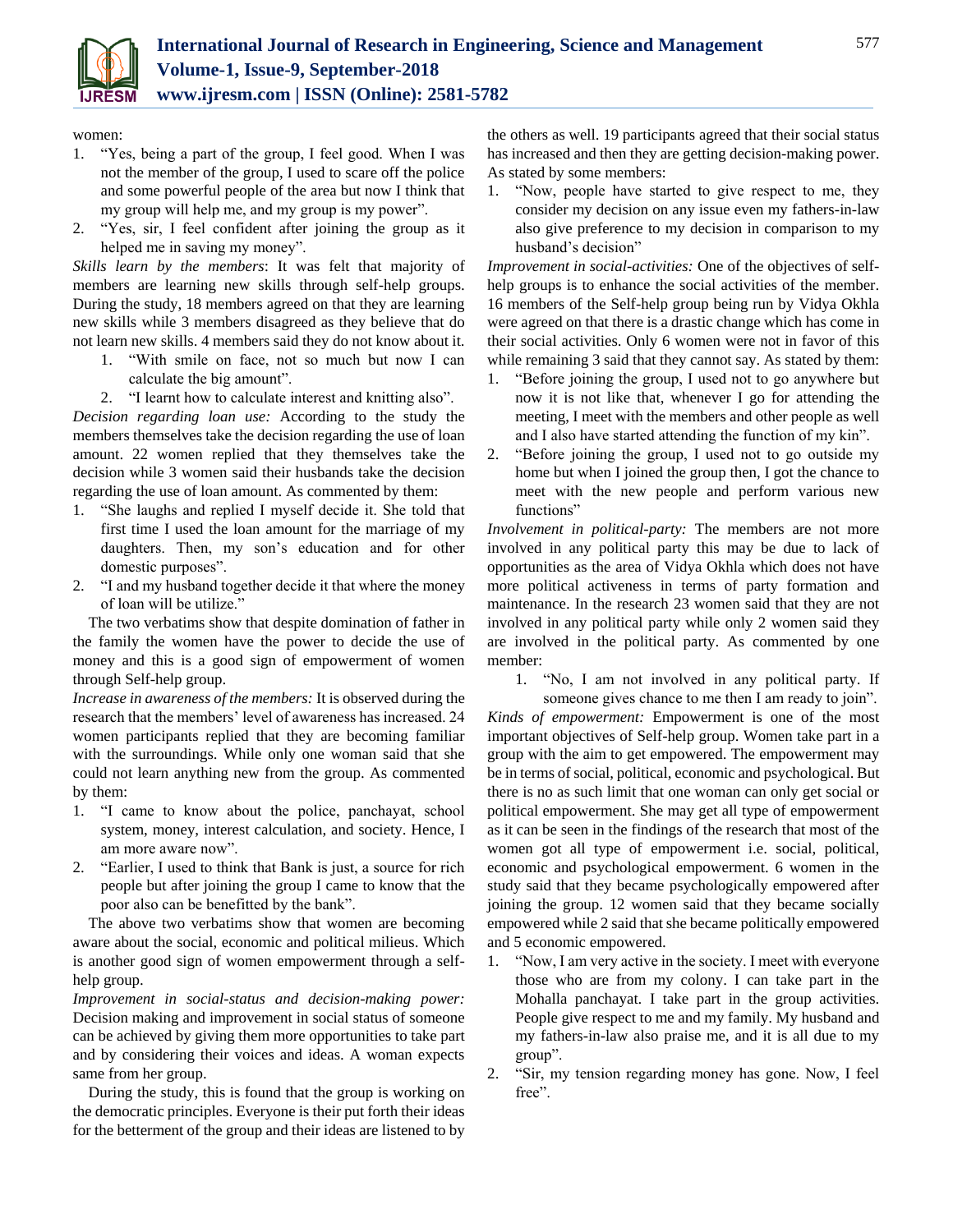

#### V. DISCUSSION

This study as stated above was intended to understand the role of micro-finance (through self-help groups) in women empowerment. As, (S., 2008) conducted a study in a district of Pondicherry and finds that women are economically and socially empowered after joining SHG and getting microfinance as 92 percent reported that poverty level reduced by participating microfinance program. In this study also most of the elements of women empowerments were found. They are getting psychological, social, political as well as economic strength from the group to which they belong. Women are happy with the functioning of the groups. The study indicated that participants' involvement in social activities has increased after joining the groups. As stated by one of the participants: "Sir, now I attend every Mohalla panchayat's meetings"

Not only social activities but participants' awareness as well social status has improved. While interacting with the agency staff it was observed that they conduct awareness generation programs time to time on different issues. Obviously, such steps would be helpful in generating the awareness among the women.

(Loomba, 2013) conducted a study to find out that how microfinance through self-help groups is associated with the women empowerment. The study found that microfinance has a profound influence on the economic status, decision-making power, knowledge, and self-worthiness of women participants of self-help group linkage program in Ghaziabad. This study also found almost similar responses. As commented by the respondents:

1. "Now, people have started to give respect to me, they consider my decision on any issue even my fathers-in-law also give preference to my decision in comparison to my husband's decision"

This study also reveals that the groups are contributing in increasing the income and reducing the expenses of the members. So, this study also has been reached successfully on the conclusion that micro-finance though self-help groups is contributing well in the upliftment of women.

# VI. RECOMMENDATIONS/ SUGGESTIONS

Based on the study and engagement with the respondents the researcher suggests measures to improve the functioning of the self-help groups as their objective is to empower women in every aspect.

- The committees should form to settle the disputes, to provide the information regarding the meeting, and for the emergency help of any members. The members of this committee should from the group not any professional is required.
- Basic educational programs should be introduced, and these programs should be made compulsory for all so that the women can at least read and write.
- Timely orientation programs must be held for the women members joining the self-help groups.
- As most of the women are not aware of other members of the group. Social networking between group members should be improved.
- Leaders should help the group members to learn about the banking system.
- Women members must attend monthly meetings regularly.
- There should be more employment generation activities.

# VII. CONCLUSION

According to the study conducted by the researcher, the following conclusions are drawn:

The education level of the respondents of Indira Kalyan Vihar, Okhla is very low. Poverty and unemployment are the major issue of the community. Women are in more vulnerable conditions as compared to men. The reason behind joining Self Help Groups is their poor socio-economic conditions.

Self-help groups provide them an opportunity to solve these problems up to a certain level. Although in most of the cases their economic conditions have improved as they get loans and fulfill the needs of their family. Women take loans for various purposes such as for health, education of their children, for purchasing land in their village etc. Earlier they used to take money from landowners and used to pay a huge amount of interest. The study reveals that most of the women did not save money before joining self-help groups but now they save money. They developed the skill of saving money after joining a self-help group.

After joining self-help groups, most of the respondents' confidence level has increased, and they feel happy about the fact that they are contributing towards their family and realized their worth that they also can do something. Although they have started saving and contributing towards their family needs their status in families has improved much as they can take decision individually.

There is an improvement in their social status at the community level. It was concluded from the fact that they can go out of the house and their husbands, children, father and mother-in-laws also have not any objection regarding their out in. Now, they can participate in community and group activities.

Self-help groups objective is to improve the socio-economic conditions of the underprivileged especially women. Lack of proper implementation of the rules and regulations set for the functioning of help self-help group and women efforts to attend monthly meetings may affect adversely to them. Though, the members are satisfied with the functioning of the group but there is a need of strict attitude towards the behavior of the members as far as the rules and regulations of the groups are concerned.

The researcher also came to know that the women are getting empowerment, but they are not aware of it. This is not limited to the empowerment, but all the other benefits of the groups are hidden. This problem will not be solved until and unless we do not work to realize them that how they are being benefitted by